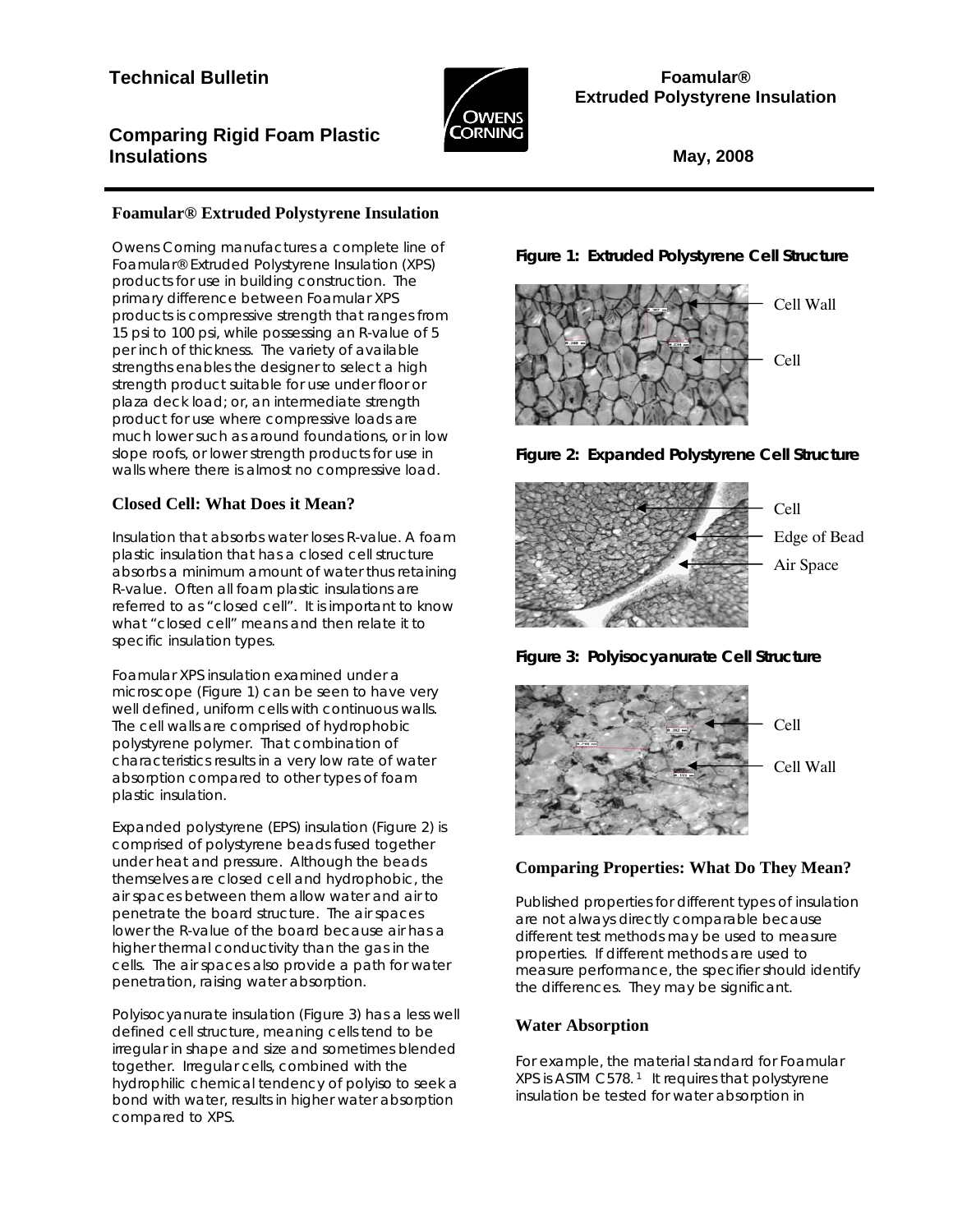accordance with ASTM C272. 2 C272 requires the polystyrene sample to be immersed in water for 24 hours, and weighed immediately upon removal from immersion to determine the amount of absorbed water.

The material standard for polyisocyanurate is ASTM C1289. 3 It requires that polyiso be tested for water absorption in accordance with ASTM C209. 4 C209 requires the polyiso sample to be immersed in water 2 hours, and drained for 10 minutes before weighing for water absorption.

Figure 4 shows the significant differences in water absorption that result from using different measuring techniques. Note that the water absorption level for polyiso greatly increases when tested by the same method used for XPS. Glass faced polyiso goes from absorbing 14x more water than XPS to absorbing 30x more water than XPS when measured using the same method. Foil faced polyiso goes from absorbing 1.5x more water than XPS to absorbing over 7x more water than XPS. The long-term durability of the foil is critical because foil facers limit water absorption. If the foil is punctured or deteriorates, the polyiso core is unprotected from water, and becomes more like the condition with glass facers.

### **Figure 4: Water Absorption, Volume %**



### **R-Value**

Test method differences also exist when measuring R-value. R-value changes as foam plastic ages. Long term thermal resistance (LTTR) can be measured using real-time aging, or aging can be artificially accelerated. The XPS industry reports Rvalue based on real-time 5 year aging. The polyiso industry uses CAN/ULC/S770 5, to accelerate aged

R-value. The S770 method has been shown to overstate LTTR.6

#### **Ask Questions to Compare Properties**

These examples demonstrate the importance of asking questions to insure that published properties are directly comparable. Specifiers must identify the test methods used to measure properties and if the methods are not identical, ask about the differences.

#### **Moisture and Insulation in Construction**

Moisture gets into buildings, all types of buildings. Unless the building insulation is highly resistant to water absorption, moisture can degrade insulation R-value and provide an essential ingredient to support mold growth. Whether it is a retail building, a school building, an office or a freezer building, absorbed moisture is to be avoided to acheive sustainable quality construction. Foamular XPS is an insulation solution to help achieve that goal.

### **Masonry Cavity Wall Construction**

Masonry cavity walls (Figure 5) are rain screen walls designed to deter the penetration of rainwater while equalizing air pressure on opposite sides of the brick face. This allows water that does get in to drain out weep holes at the bottom of the cavity.

### **Figure 5: Masonry Cavity Wall**



Water that enters the air space cavity migrates downward. Along the way it may encounter imperfections in construction like mortar bridges (Figure 6) that conduct it across the air space cavity to the face of the insulation and possibly to the inner masonry wythe.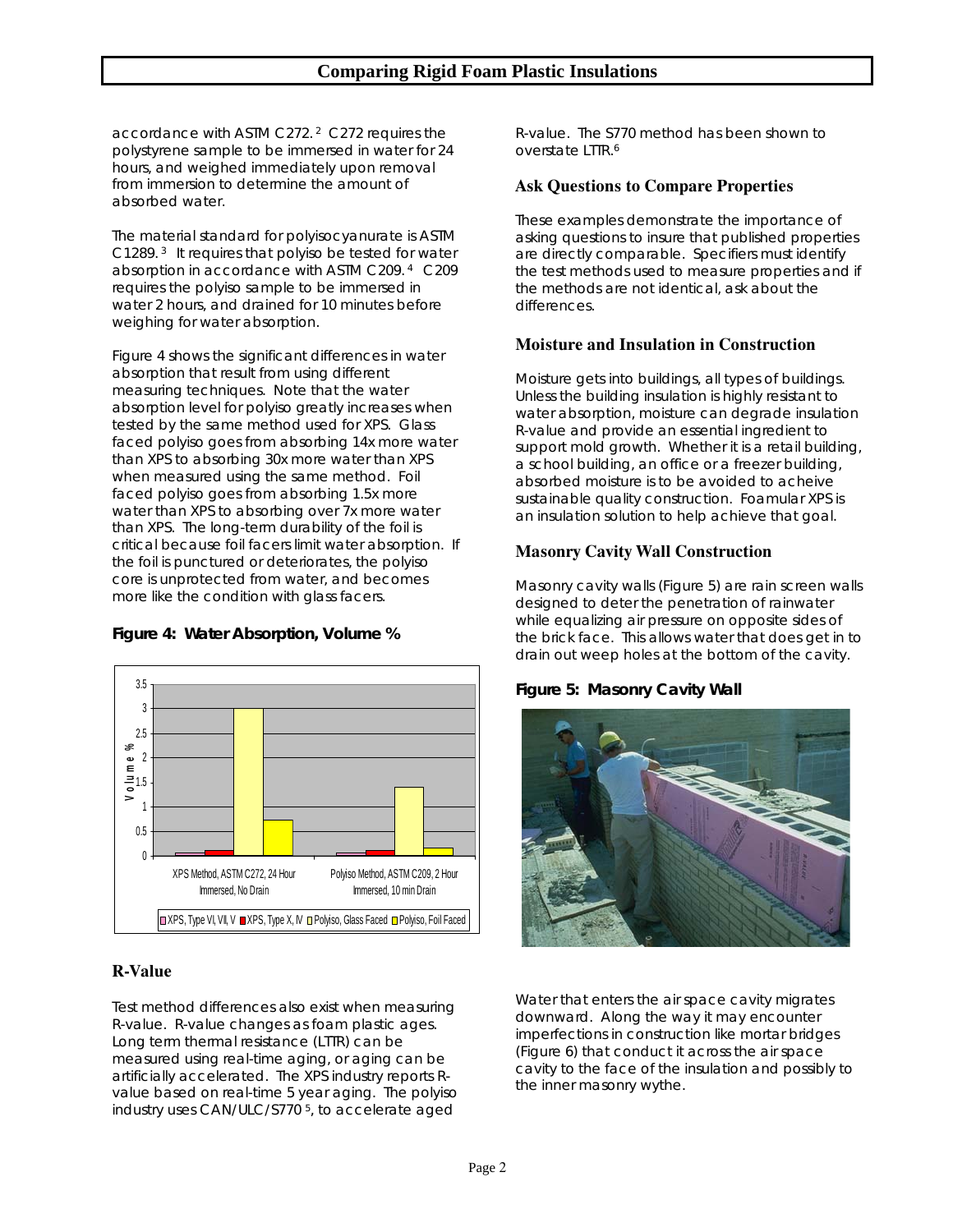### **Comparing Rigid Foam Plastic Insulations**

#### **Figure 6: Mortar Bridging**



### **Foil Facers in Cavity Walls? Ask Questions**

The polyisocyanurate insulation industry recommends the use of foil-faced polyiso in masonry cavity wall construction.<sup>7</sup> PIMA Technical Bulletin #401 states, "Foil-faced polyiso insulation is water repellent due to the impervious nature of the facers and the closed cell nature of the foam core. These properties provide long term moisture resistance." 7

### **Foil Facers May Deteriorate**

An Owens Corning study to evaluate moisture build-up in the cavity air space, conducted by ATI, revealed that the foil facer on a sample of polyisocyanurate insulation deteriorated significantly during the test, especially at the bottom where exposure to moisture was the greatest. 8 (Figure 7)

#### **Figure 7: Cavity Wall, 2 Week Moisture Test**





 **Before Installing Brick After Removing Brick** 

The test specimen consisted of a 12' wide by 8' high standard masonry cavity wall with three types of 2" thick insulation, extruded polystyrene (Figure 7, left sample), foil faced polyisocyanurate (center sample), and spray polyurethane (right sample).

Brick veneer was installed on the wall in accordance with the Brick Institute of America's technical notes on brick construction. Special attention was given to eliminating mortar bridges. Weep holes were  $\frac{1}{4}$ " in diameter and located 24" on center horizontally. The cavity wall was a continuous surface with no windows, doors, or flashings for water to penetrate. A one inch air space separated the back of the brick and the face of the insulation samples.

The air space and the insulation samples were instrumented with humidity sensors and thermocouples. The testing followed ASTM E-1105 "Field Determination of Water Penetration of Installed Exterior Windows, Curtain Walls, and Doors by Uniform or Cyclic Static Air Pressure Difference", Test Method A.

Water was sprayed onto the exterior face of the brick wythe at a rate of five gallons per hour per square foot while simultaneously applying a pressure equivalent to a 25-mph wind. The exposure continued for two weeks.

Testing confirmed that water penetrates into the cavity of a masonry cavity wall. Water penetrated through the mortar joints of the outer brick in less than 24 hours. By the fourth day of testing, water was visibly running down the interior of the brick wythe. The relative humidity in the wall cavity ranged between 70% and 90% over the two week test period as water entered the cavity through the brick.

The study substantiated that a wall cavity will at times become wet and humid. The test results show that insulation specified for use in a masonry cavity wall must be inherently closed cell and moisture resistant, and that foil facers may deteriorate and may not be a reliable barrier to improve resistance to water absorption.

### **Reflective Foil Facers Add R-Value? Ask Questions**

PIMA Technical Bulletin #401 states, "Placing the reflective foil-facer so that it faces the cavity allows the designer to add additional R-value to the wall."?

In real masonry cavity walls, it is very difficult to achieve added R-value from reflective facers due to the condition of the air space inside the wall cavity. In the ASHRAE Handbook of Fundamentals, it says about the thermal resistance of air spaces with reflective surfaces, "...(R) Values apply for ideal conditions (i.e., air spaces of uniform thickness bounded by plane, smooth, parallel surfaces with no air leakage to or from the